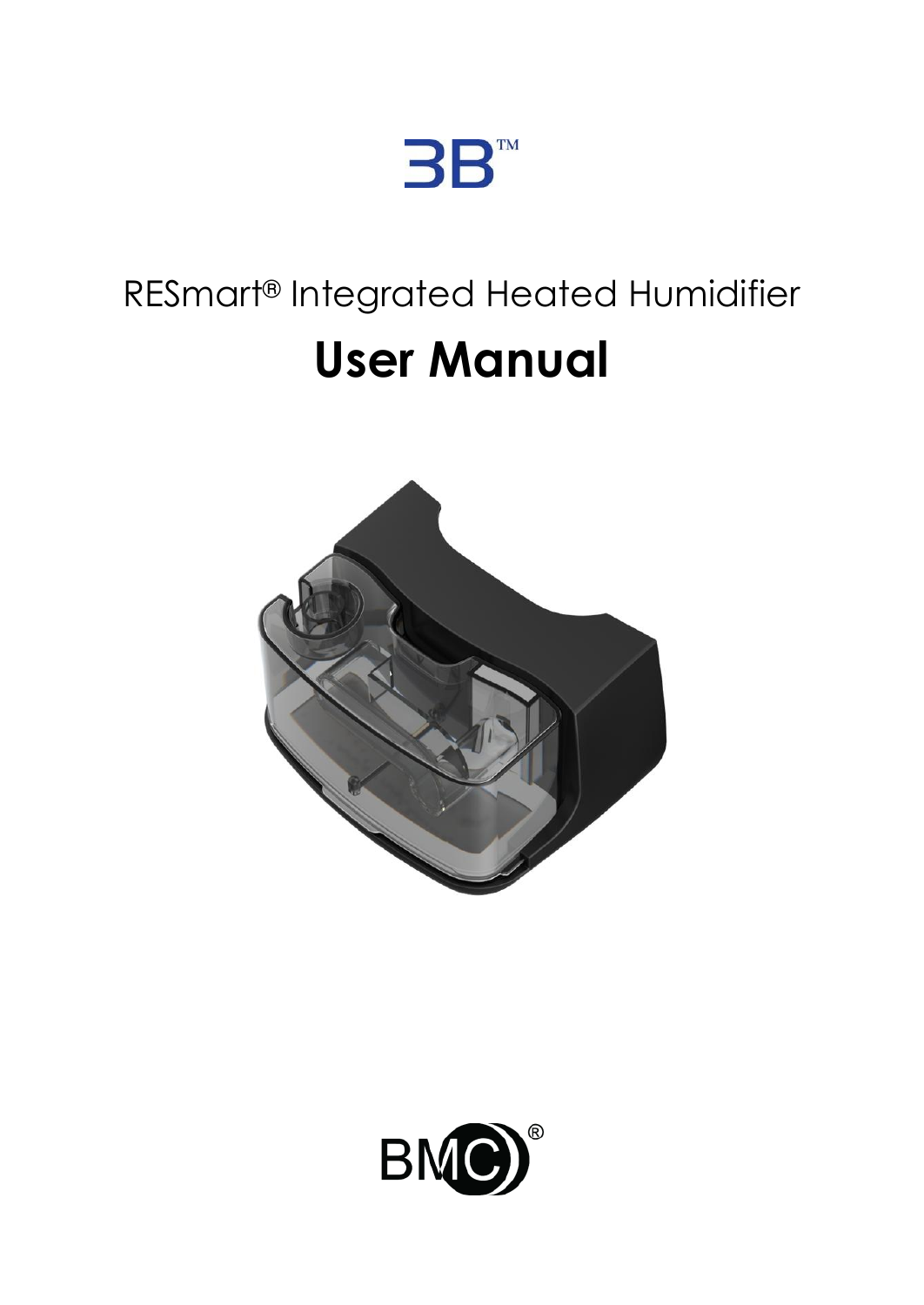The RESmart® Integrated Heated Humidifier is designed only for use with specific BMC RESmart® CPAP/Auto CPAP or BPAP devices. Do not use this humidifier with any other devices.

The humidifier moistens the air delivered by the RESmart® CPAP/Auto CPAP or BPAP devices.

It is for use in the home or hospital/ institutional environment by a single patient and must not be re-used on another person. This is to avoid the risk of cross-infection.

The RESmart® Heated Humidifier is not intended for use by a patient whose upper airway has been bypassed.

## **Table of Contents**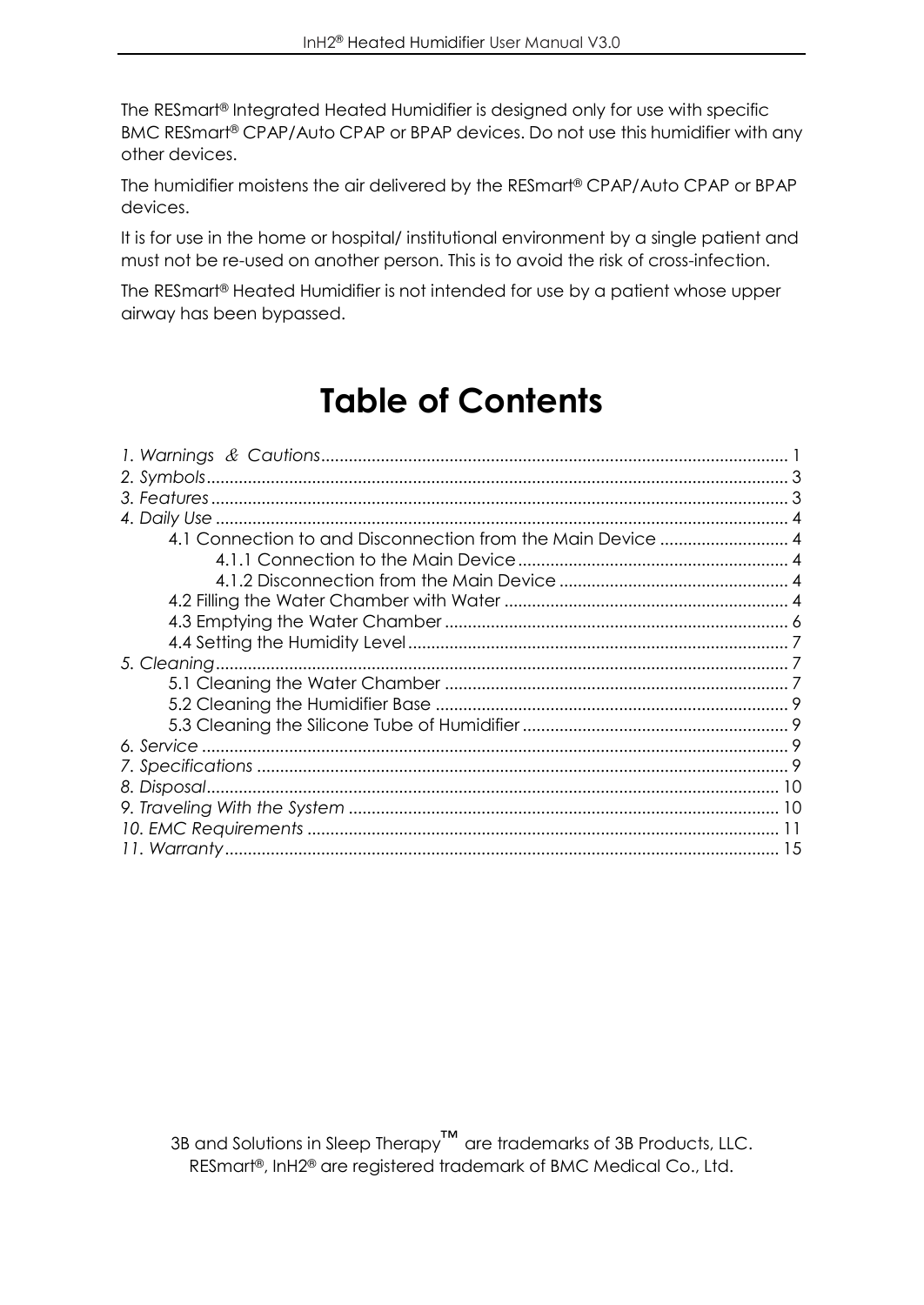## <span id="page-2-0"></span>*1. Warnings* & *Cautions*

#### *WARNING!*

Indicates the possibility of injury to the user or operator.

#### *CAUTION!*

Indicates the possibility of damage to the device.

#### *IMPORTANT!*

Places emphasis on an operating characteristic.

Warnings, Cautions, and Important Tips appear throughout this manual as they apply.

#### *IMPORTANT!*

- Read all instructions before using the humidifier.
- Use only with RESmart<sup>®</sup> devices whose instructions specify the use of this humidifier.

#### *CAUTIONS!*

- US federal law restricts this device to sale by or on the order of a physician.
- If fluids are spilled onto the humidifier platform, unplug the power cord from the AC wall outlet and allow the humidifier platform to drain and dry before using.
- Take precautions to protect furniture from water damage.

• When the main device delivers air and the humidifier is set to any humidity level between Level 1 and Level 5, if the indicator lights of the humidifier do not light up, it may be because the humidifier and main device are not connected properly.

• To avoid spills or leakage, do not disconnect the humidifier from the main device when there is still water in the water chamber. Remove the water chamber from the humidifier before disconnection.

• Every time before treatment, be sure to first empty the water chamber and then fill the water chamber with water.

- Empty the water chamber when the humidifier is not in use.
- Always remove the chamber from the humidifier before filling with water.
- Avoid moving or tilting the humidifier when the water chamber has water in it.
- Distilled water is recommended.

• The water chamber should not be used if its top cover and base cannot click into place.

• Generally speaking, the humidity inside the mask is low when the temperature of water inside the water chamber is low.

• When the temperature inside the tube is too low due to overly low room temperature, condensation may occur easily inside the tube.

• If there are only a few condensed water droplets inside the tubing in the morning after therapy, it means that the humidity level is proper; if there are lots of condensed water droplets inside the tubing and/or mask, it means that the humidity level is too high and should be set lower; Nasal dryness means that the humidity level is too low and should be set higher.

• Do not turn the humidifier on without the water chamber installed. If there is no water inside the water chamber, the humidity must be set to Level 0.

• Clean the water chamber only after the water inside it has cooled. Make sure that no water enters the main device.

• After cleaning, rinse all parts throughly in clean water to make sure that no washing liquid is left; then wipe all parts dry with a lint-free cloth, so as to prevent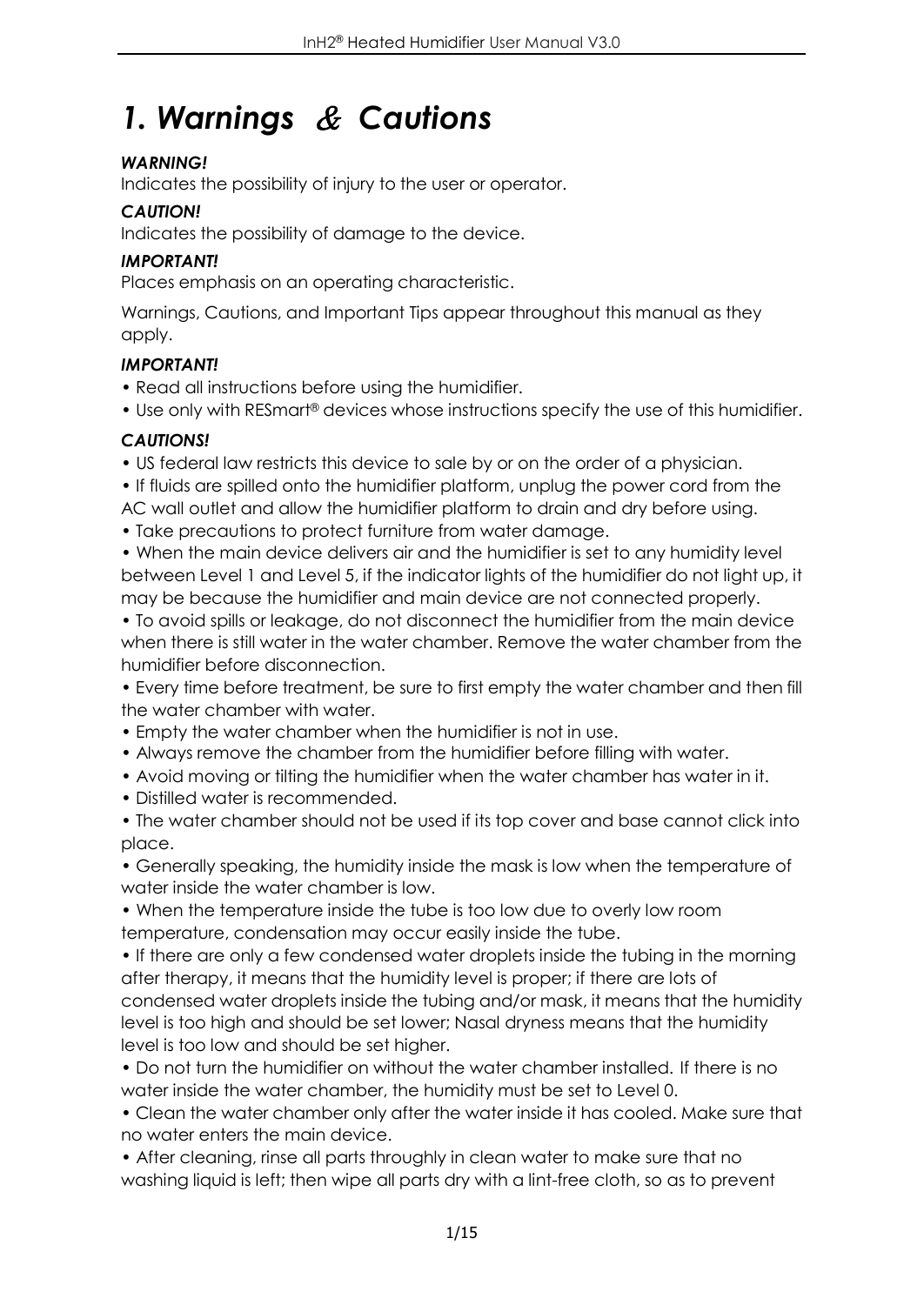calcareous accumulations.

• It is recommended that the Air Inlet Assembly be cleaned once a month or cleaned before the patient uses the humidifier again after a long hiatus

• The chamber fastener is non-detachable.

• Disinfectants tend to damage materials and reduce the life of components. Try to select the appropriate disinfectant, and follow the disinfectant manufacturer's instructions and recommendations.

• After disinfection, check the disinfected component for any signs of damage. Replace any damaged component immediately.

#### *WARNINGS!*

• Use the humidifier only for its intended use as described in this manual.

• Use only accessories recommended by 3B/BMC.

• Never operate the humidifier if any of the parts are damaged, if it is not working properly, or if the humidifier has been dropped or mishandled. Do not use the humidifier if the water chamber is leaking or damaged in any way. Have any damaged parts replaced before continuing use.

• Never touch the heater plate unless the humidifier is unplugged and the plate has cooled down.

• Before removing the water chamber, allow approximately 15 minutes for the heater plate and water to coll. Touching the heater plate, heated water, or water chamber instantly after use of the humidifier may cause scald injuries.

• Do not touch the heater plate of the humidifier when it is working, otherwise you may get scalded. Press the **Humidifier Button** to turn off the humidifier when the humidifier is not in use.

• This equipment is not suitable for use in the presence of a flammable anesthetic mixture with air or with oxygen or nitrous oxide.

• Periodically inspect the power cord for signs of wear or damage. Replace if necessary.

•Do not operate the device in direct sunlight or near a heating appliance because these conditions can increase the temperature of the air coming out of the device.

• When humidifier is used outside the specified ambient temperature range or humidity range, the performance of humidifier will be compromised.

• For safety purposes, the filled humidifier must be placed on a flat surface at a level lower than the patient's head when he or she lies down on a bed, so that the condensation flows back to the water chamber rather than remain in the tubing inhibiting breathing.

• To avoid electrical shock, disconnect the power cord of RESmart® device before cleaning the humidifier. DO NOT immerse the humidifier into any fluids.

• Emptying and cleaning the water chamber daily will help to prevent mold and bacteria growth.

• After disinfection, rinse any disinfected component in clean water thoroughly, especially components in close contact with the patient such as the mask, headgear, and tube, so as to prevent disinfectant residuals from damaging the skin or respiratory tract or causing allergies.

• Sterilization of this device is not needed.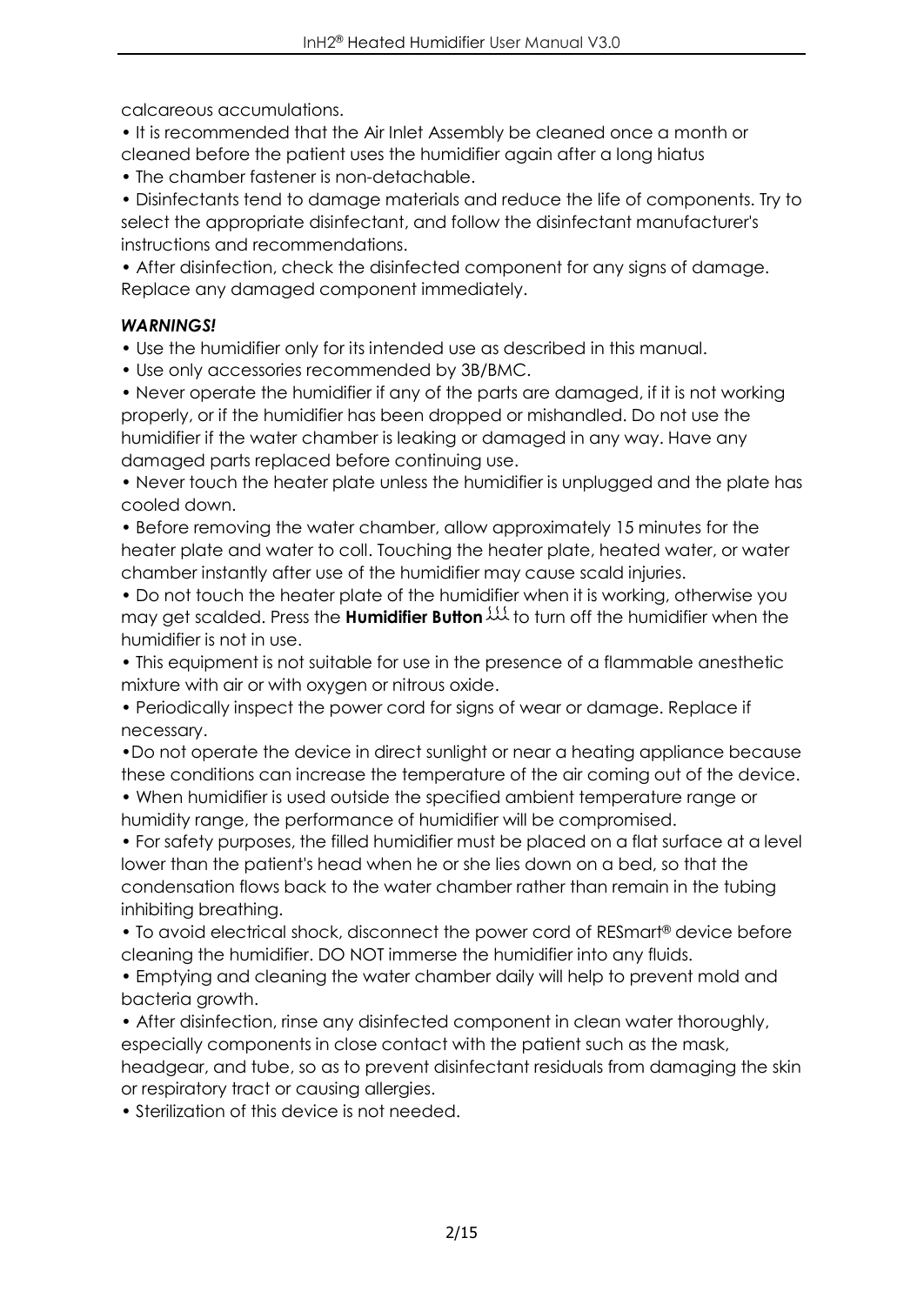## <span id="page-4-0"></span>*2. Symbols*



Attention, Consult Accompanying Documents



Operating Instructions





Class II (Double Insulated)

 $\equiv$  DC Power

**IPX1** Drip-Proof, Vertical

### <span id="page-4-1"></span>*3. Features*



*Max Fill Line:* This indicates the maximum water level for safe operation.

**Outlet Port:** Connect the flexible tubing (coaxial 22 mm) here.

*Water Chamber:* The removable water chamber holds the water for humidification. It has a silica gel cover to pour out water in cleaning.

*Heater Plate:* Heat the water in the water chamber.

**Indicator Light:** When lit, this indicates that the heater plate has been turned on.



**Sensor:** Do not block this sensor. The humidifier will not operate unless it can detect that the RESmart® device is connected correctly.

*Air Inlet with Silicon Connector:* Connect to the outlet port on the RESmart® device. **Power Connector:** Plug this connector into the power outlet on the RESmart<sup>®</sup> Device.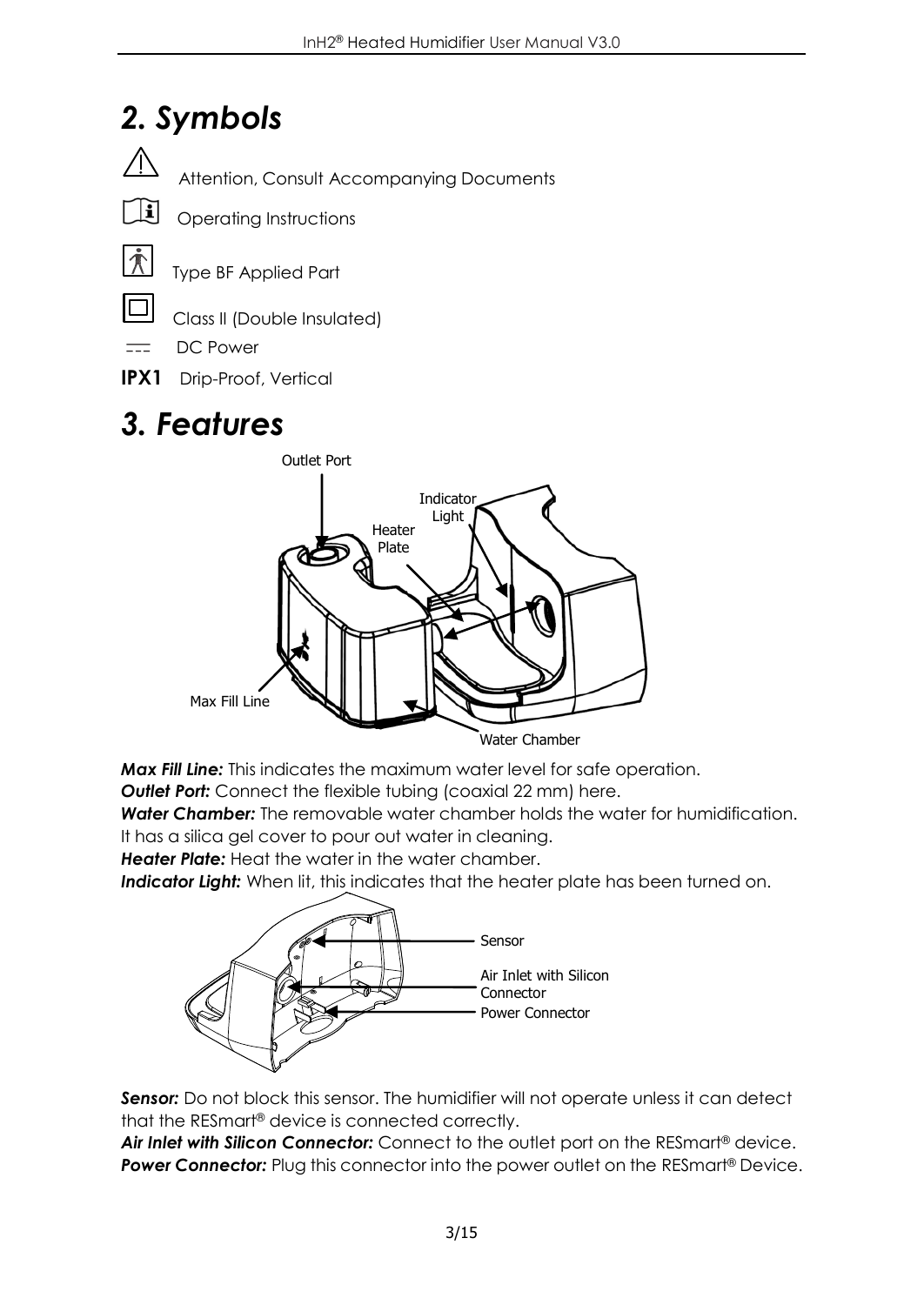## <span id="page-5-0"></span>*4. Daily Use*

### <span id="page-5-1"></span>**4.1 Connection to and Disconnection from the Main Device**

### <span id="page-5-2"></span>**4.1.1 Connection to the Main Device**

The patient breathing circuit is connected to the air outlet of the humidifier when the humidifier is in use.

Place the humidifier and main device on a flat platform in such a way that the air outlet of the main device is targeted to the air inlet of the humidifier. Push the two units together until they click into place. Fig.4-1 shows their positions before and after connection to each other.



Figure 4-1

#### *CAUTION!*

• When the main device delivers air and the humidifier is set to any humidity level between Level 1 and Level 5, if the indicator lights of the humidifier do not light up, it may be because the humidifier and main device are not connected properly.

#### <span id="page-5-3"></span>**4.1.2 Disconnection from the Main Device**

Press the **Humidifier Separation Button** at the bottom of the humidifier and, at the same time, pull the humidifier and main device apart in opposite horizontal directions, as shown in Figure 4-2.



### Figure 4-2

#### *CAUTION!*

• To avoid spills or leakage, do not disconnect the humidifier from the main device when there is still water in the water chamber. Remove the water chamber from the humidifier before disconnection.

### <span id="page-5-4"></span>**4.2 Filling the Water Chamber with Water**

(1) **Remove the water chamber:** Place the humidifier on a flat platform. Press the water chamber and, at the same time, pull the water chamber and base of the humidifier apart in opposite horizontal directions, as shown in Figure 4-3.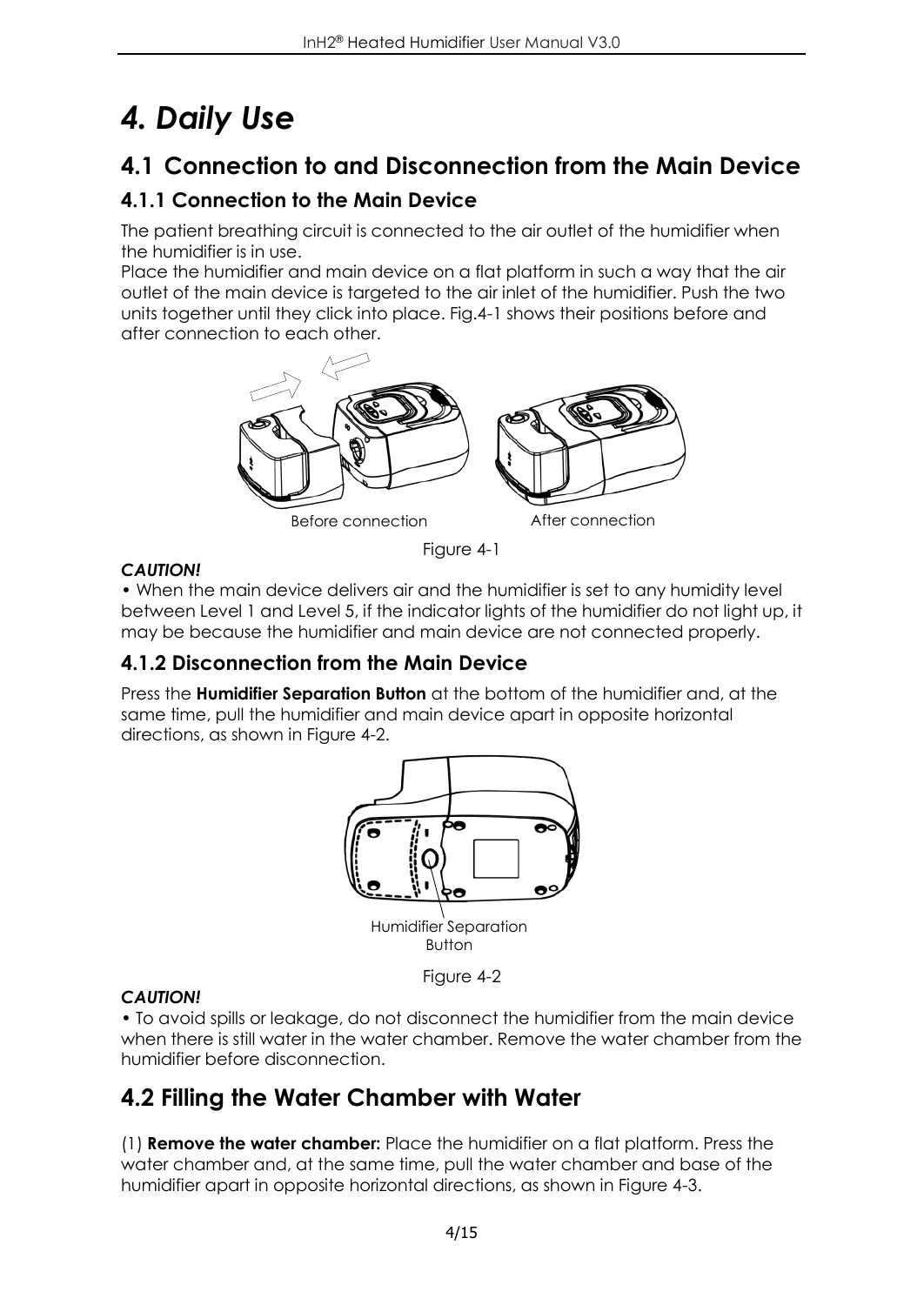

Figure 4-3

#### *WARNING!*

• Before removing the water chamber, allow approximately 15 minutes for the heater plate and water to cool. Touching the heater plate, heated water, or water chamber instantly after use of the humidifier may cause burns.

(2) Inject water: Fill the water chamber with approximately 350 ml of water through the water inlet. Make sure that the water does not exceed the Max Fill Line (See Figure 4-4).



#### *WARNING!*

Figure 4-4

• Before each treatment, be sure to first empty the water chamber and then fill the water chamber with water.

#### *CAUTIONS!*

- Always remove the chamber from the humidifier before filling it with water.
- Avoid moving or tilting the humidifier when the water chamber has water in it.
- Distilled water is recommended.

(3) Reinstall the water chamber: After water filling is completed, place the humidifier base on a flat platform. Press the water chamber and, at the same time, push the water chamber and humidifier base together horizontally until they click into place.



Figure 4-5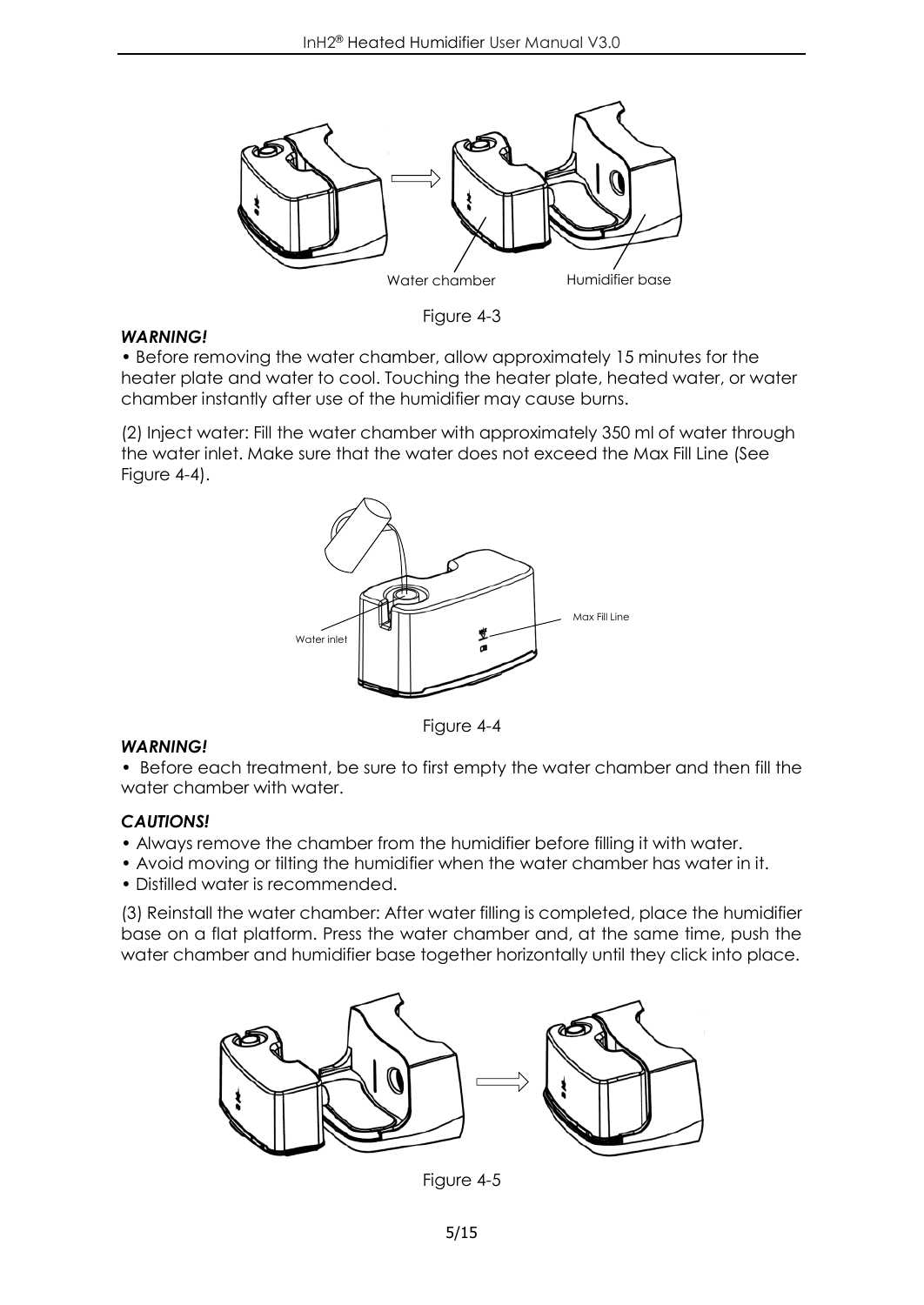#### *WARNING!*

• For safety purposes, the filled humidifier must be placed on a flat surface at a level lower than the patient's head when he or she lies down on a bed, so that the condensation flows back to the water chamber rather than remain in the tubing and inhibiting breathing.

### <span id="page-7-0"></span>**4.3 Emptying the Water Chamber**

(1) Remove the water chamber according to the instructions in 4.2(1).

(2) **Empty the water chamber:** First pour most of the water out of the water chamber through the water inlet (See Figure 4-6).

Remove the remaining water by separating the top cover of the water chamber from its base. Turn the water chamber upside down, and make the outward edge of the water chamber base face toward you; then hold the chamber with two hands, and push the outward edge upwards using two thumbs until it is opened (See Figure 4-7).



Figure 4-6



Figure 4-7

#### *CAUTION!*

• Empty the water chamber when the humidifier is not in use.

(3) **Reinstall the top cover and base of the water chamber:** Place the base of the water chamber on a flat platform, and then press the top cover of the water chamber downwards until they click into place (See Figure 4-8).



Figure 4-8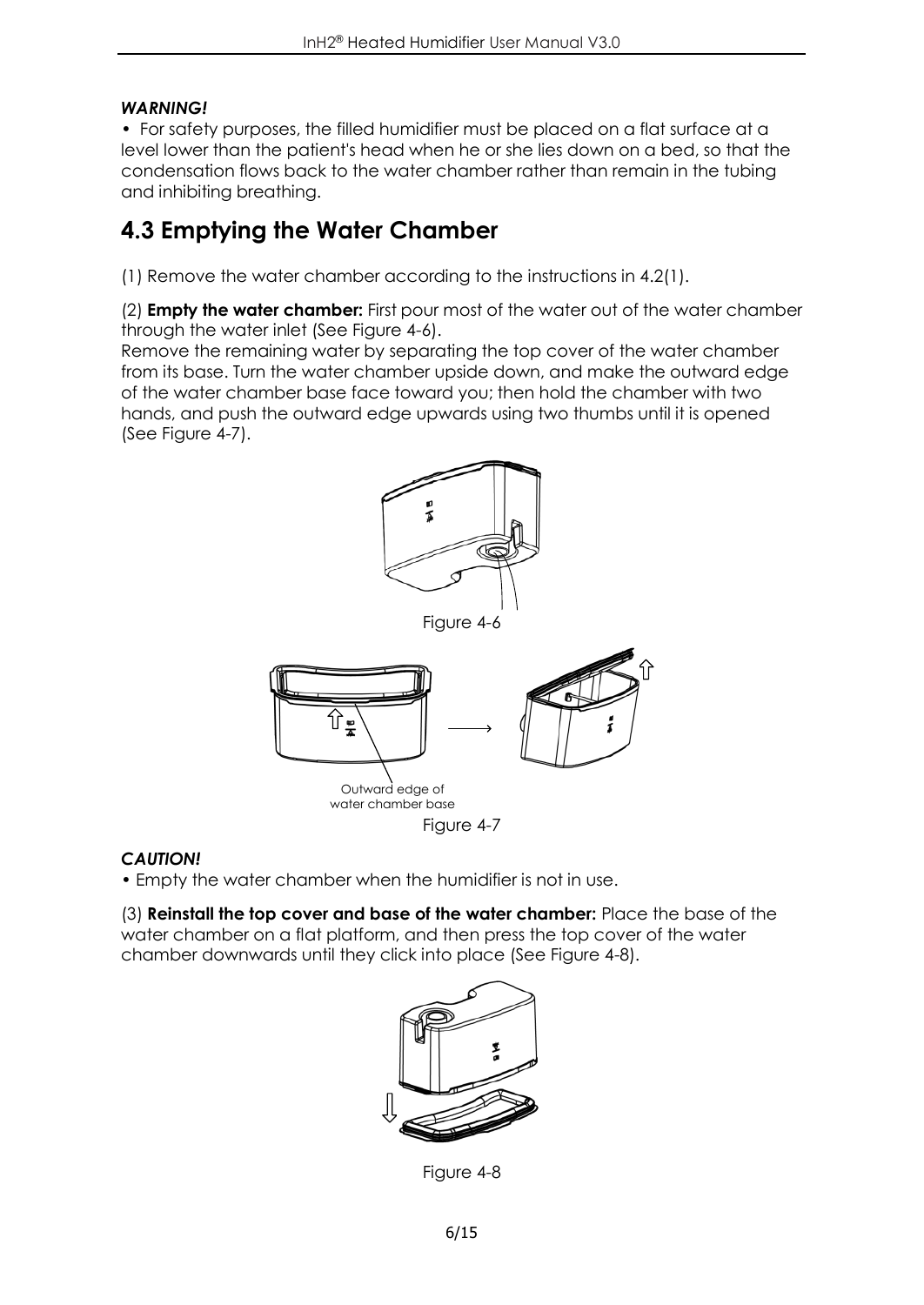#### *CAUTION!*

• The water chamber should not be used if its top cover and base cannot click into place.

### <span id="page-8-0"></span>**4.4 Setting the Humidity Level**

The humidifier will turn on automatically when it is set to any humidity level between Level 1 and Level 5 and when the main device is connected to power and delivers

air. Press the **Humidifier Button** to turn on or turn off the humidifier. When the

device is in standby, press and hold the **Ramp Button** for about three seconds to enter the Patient Setting Interface. Press the + or – button to switch among levels 0-5. Level 0 indicates that the humidifier is turned off. The default setting is Level 3. When the air flow is turned off, the humidifier will automatically shut off.

#### *CAUTIONS!*

• Generally speaking, the humidity inside the mask is low when the temperature of water inside the water chamber is low.

• When the temperature inside the tube is too low due to overly low room temperature, condensation may occur easily inside the tube.

• If there are only a few condensed water droplets inside the tubing in the morning after therapy, it means that the humidity level is proper; if there are lots of condensed water droplets inside the tubing and/or mask, it means that the humidity level is too high and should be set lower; Nasal dryness means that the humidity level is too low and should be set higher.

• Take precautions to protect furniture from water damage.

#### *WARNINGS!*

• Do not touch the heater plate of the humidifier when it is working, otherwise you may get burned. Press the **Humidifier Button**  $\mathcal{W}$  to turn off the humidifier when the humidifier is not in use.

• Do not turn the humidifier on without the water chamber installed. If there is no water inside the water chamber, the humidity must be set to Level 0.

## <span id="page-8-1"></span>*5. Cleaning*

The water chamber should be cleaned before first use, daily or after each use.

### <span id="page-8-2"></span>**5.1 Cleaning the Water Chamber**

#### *WARNINGS!*

• Emptying and cleaning the water chamber daily will help to prevent mold and bacteria growth.

• To avoid electrical shock, disconnect the power cord of the RESmart® device before cleaning the humidifier. DO NOT immerse the humidifier in any fluids.

1. Turn the RESmart® device off and allow approximately 15 minutes for the heater plate and water to cool.

2. Disconnect the tubing from the water chamber. Press down on the water chamber and slide it out of the humidifier base.

3. Separate the top cover and base of the water chamber according to instructions in 4.3(2).

4. **Take out the Air Intake Assembly:** Turn over the top cover of water chamber so it is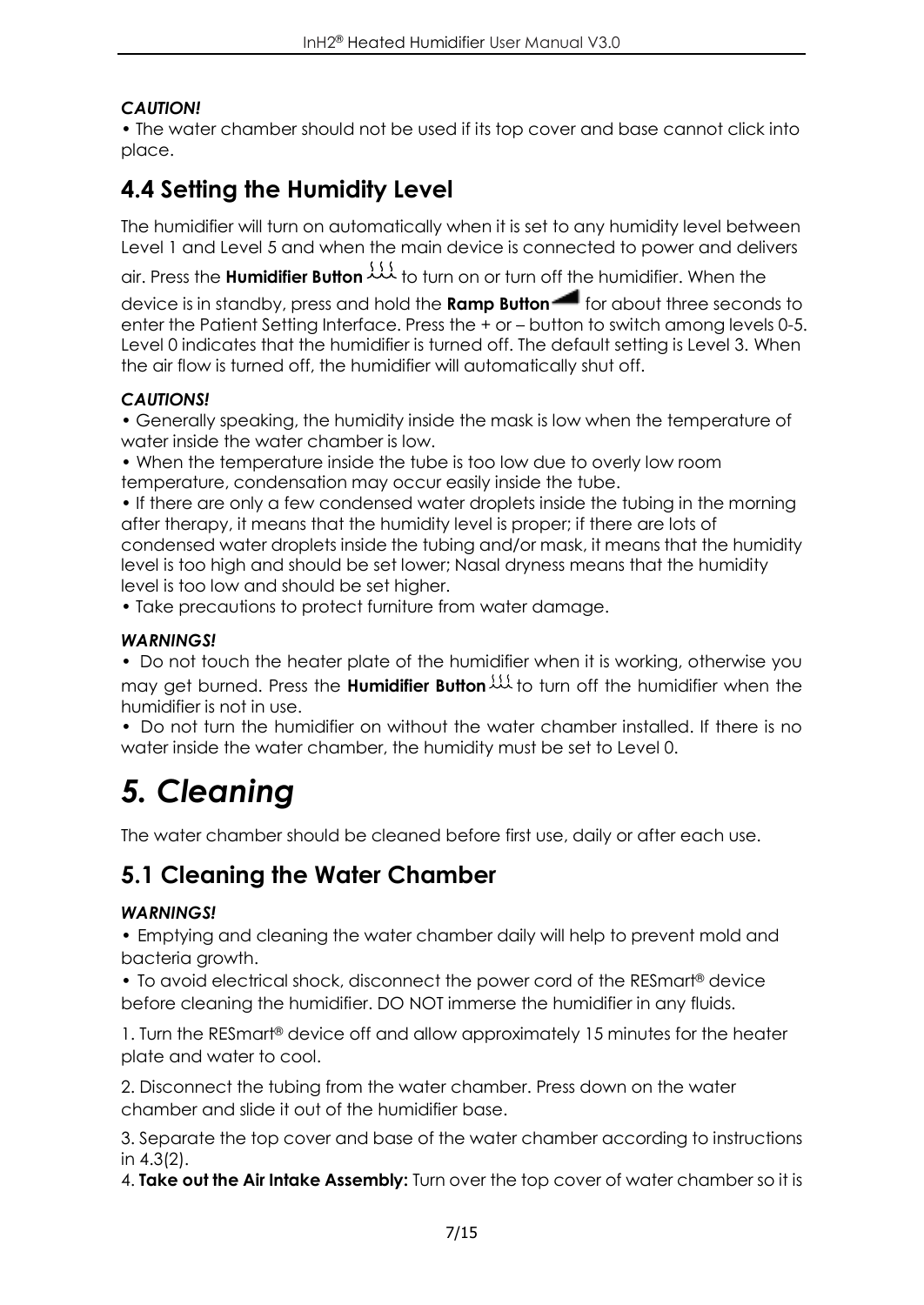bottom up. Take the Air Intake Assembly out of the top cover, as shown in the figure below.



#### *CAUTION!*

Figure 5-1

• It is recommended that the Air Inlet Assembly be cleaned once a month or cleaned before the patient uses the humidifier again after a long hiatus.

5. Separate the air intake tube from the sealing element as shown in the figure below.



Figure 5-2

6. **Clean the water chamber:** Clean the top cover, base, air intake tube, and sealing element of the water chamber separately with running water, as shown in Figure 5-3, or clean them with scouring pad (use mild dishsoap solution if necessary), then rinse them, and wipe them with soft cloth.



#### *CAUTION!*

Figure 5-3

• The chamber fastener is non-detachable.

7. **Install the water chamber:** First install the sealing element onto the air intake tube, and then install the Air Intake Assembly in the top cover of the water chamber. Make sure the assembly is installed properly, namely that the air inlets of the Air Intake Assembly and the top cover should fully overlap each other (See Figure 5-4). At last, push the base and top cover of the water chamber hard until they click into place (See Figure 4-8).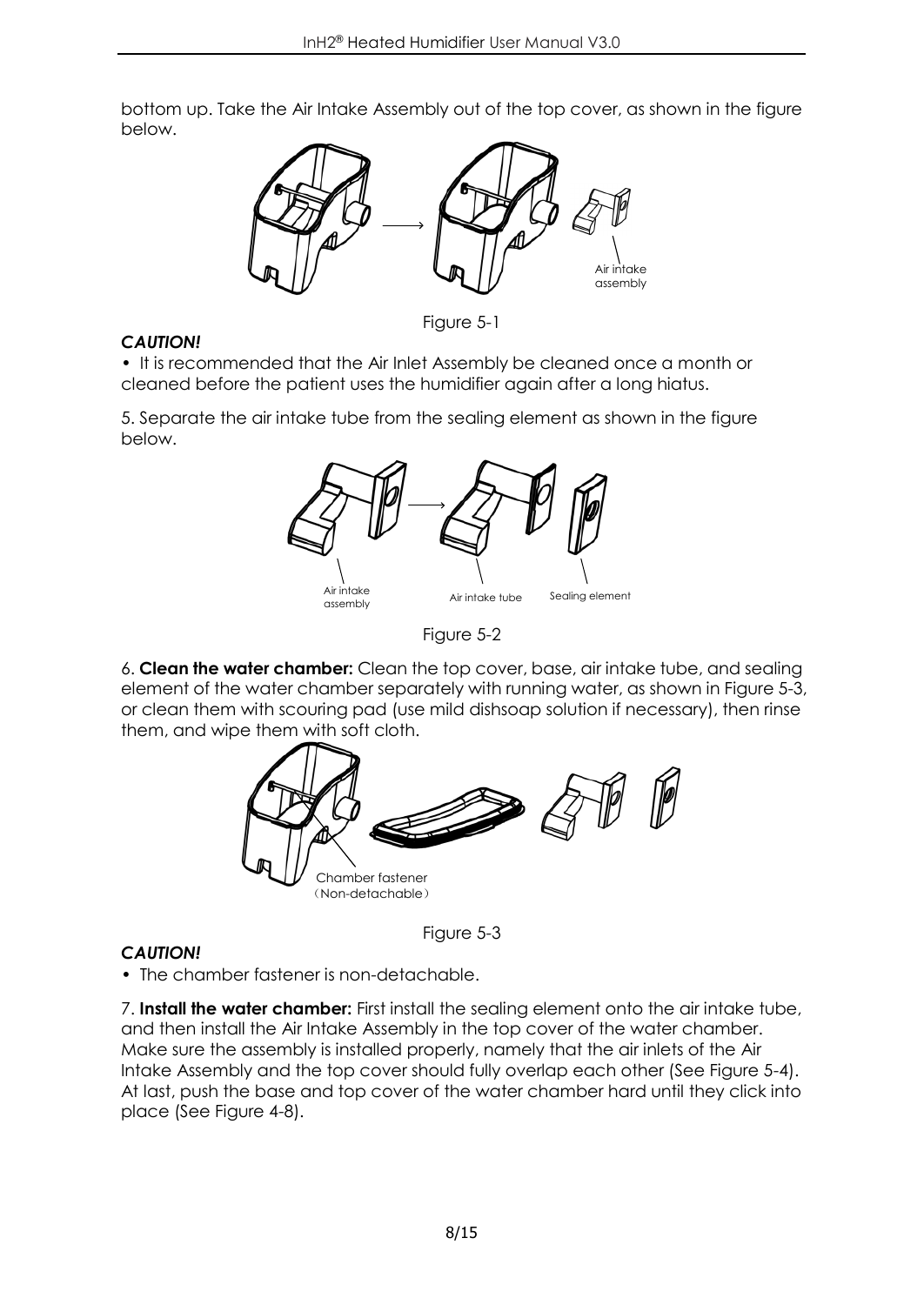

Figure 5-4

#### *CAUTIONS!*

• Clean the water chamber only after the water inside it has cooled. Make sure that no water enters the main device.

• After cleaning, rinse all parts thoroughly in clean water to make sure that no washing liquid is left; then wipe all parts dry with a lint-free cloth, so as to prevent calcareous accumulations.

8. Use a wet bottle brush or wet cloth to clean the air outlet of the water chamber. While cleaning, insert the bottle brush or wet cloth into the air outlet for about two centimeters.

9. Inspect the water chamber for any leak or damage. Replace the water chamber if any damage is present.

#### <span id="page-10-0"></span>**5.2 Cleaning the Humidifier Base**

#### *WARNINGS!*

• Before removing the water chamber, allow approximately 15 minutes for the heater plate and water to coll. Touching the heater plate, heated water, or water chamber instantly after use of the humidifier may cause burns.

• Be sure to separate the humidifier from the main device before cleaning it.

1. Clean the humidifier base by wiping it with a damp cloth. Allow it to air dry.

2. Inspect the humidifier base for any damage and replace if necessary.

### <span id="page-10-1"></span>**5.3 Cleaning the Silicone Tube of Humidifier**

Clean the Silicone Tube by wiping it with an alcohol cotton stick. Allow it to air dry.

### <span id="page-10-2"></span>*6. Service*

The humidifier does not require routine servicing.

If the humidifier malfunctions, contact your home care provider immediately. If necessary, contact your local authorized dealer or 3B Medical, Inc. for technical support and documents.

## <span id="page-10-3"></span>*7. Specifications*

#### *Size*

Dimensions: 120 × 194 × 112 mm Weight: < 0.8 kg Water Capacity: 350 ml at recommended water level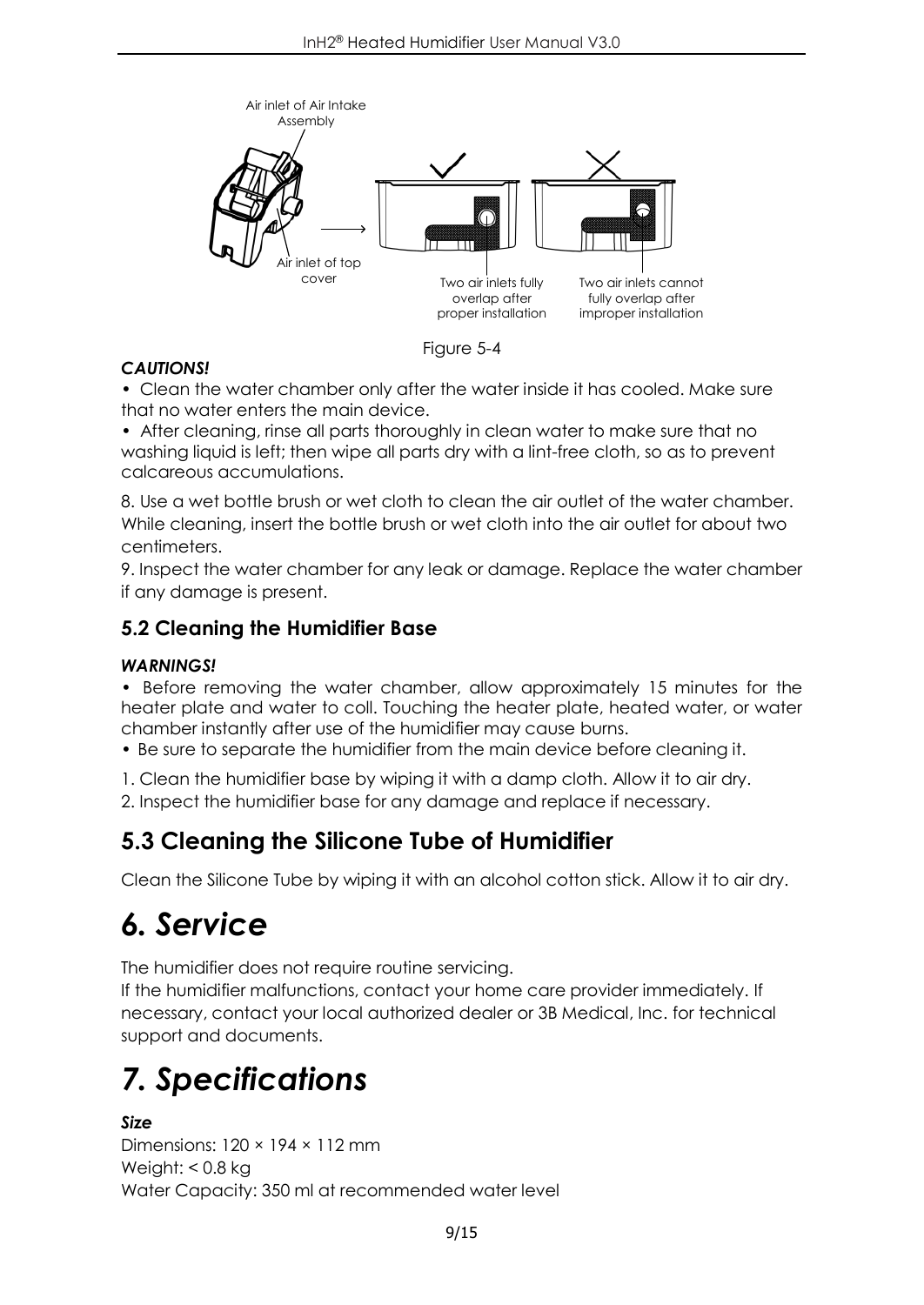#### *Product Use, Transport and Storage*

Temperature:  $41\degree$ F to 95 $\degree$ F (5 to 35 $\degree$ C)  $-4\degree$ F to 131 $\degree$ F (-20 to 55 $\degree$ C) Humidity: ≤ 80% Non-condensing ≤ 93% Non-condensing Atmospheric Pressure: 860 to 1060 hPa 500 to 1060 hPa

*Power Requirements*

24V DC 1.0A max

*Type of Protection Against Electric Shock* Class II Equipment

*Degree of Protection Against Electric Shock* Type BF Applied Part

*Degree of Protection Against Ingress of Water* IPX1 –Drip-Proof, Vertical

*Heater Settings* 0 to 5 (104 to 149℉ / 40 to 65℃), Level 0 means that the humidfier is turned off.

*Maximum Operating Pressure* 30hPa

*Pressure Drop w/ Humidifier* <0.5 hPa at 60 LPM flow

*Maximum Delivered Gas Temperature* <40℃

#### *Humidity Range*

Humidity Output: No less than 10 mg H<sub>2</sub>O / L Environmental Conditions: Maximum airflow, 35℃, 15% relative humidity

### <span id="page-11-0"></span>*8. Disposal*

When necessary, dispose of the device and accessories in accordance with local regulations.

### <span id="page-11-1"></span>*9. Traveling With the System*

#### *Packing the System*

1. Remove the water chamber and pour out all water.

2. Return the empty water chamber to the humidifier.

3. Put the humidifier in your carry-on bag.

When traveling, the optional CPAP carrying case is for carry-on luggage only. The carrying case will not protect the humidifier if it is put through checked baggage.

#### *Security Stations*

For ease at security stations, there is a note on the bottom of the humidifier stating that it is medical equipment. It may be helpful to bring this manual along with you for security personnel.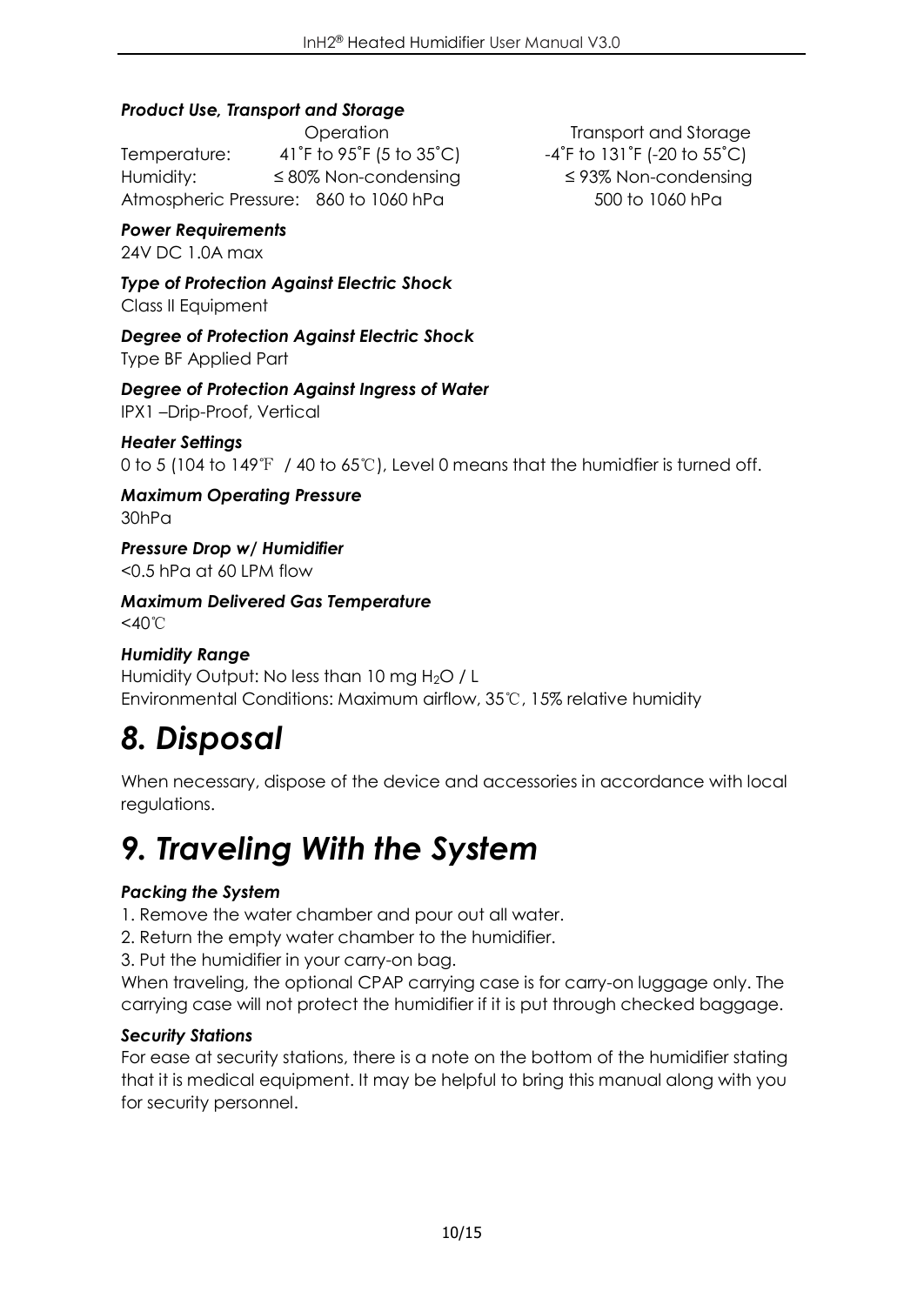## <span id="page-12-0"></span>*10. EMC Requirements*

#### **Guidance and manufacturer's declaration - electromagnetic emissions**

The RESmart® is intended for use in the electromagnetic environment specified below. The user of the RESmart® should ensure that it is used in such an environment.

| <b>Emissions Test</b>                                          | Compliance          | Electromagnetic environment -<br>guidance                                                                                                                                                                                                           |  |
|----------------------------------------------------------------|---------------------|-----------------------------------------------------------------------------------------------------------------------------------------------------------------------------------------------------------------------------------------------------|--|
| RF emissions<br>CISPR 11                                       | Group 1,<br>Class B | The RESmart <sup>®</sup> uses RF energy only for its<br>internal function. Therefore its RF<br>emissions are very low and are not likely<br>to cause any interference in nearby<br>electronic equipment.                                            |  |
| RF emissions<br>CISPR 11                                       | Group 1,<br>Class B | The RESmart <sup>®</sup> is suitable for use in all<br>establishments including domestic<br>establishments and those directly<br>connected to the public low-voltage<br>power supply network that supplies<br>buildings used for domestic purposes. |  |
| Harmonic emissions<br>IEC 61000-3-2                            | Class A             |                                                                                                                                                                                                                                                     |  |
| Voltage<br>fluctuations<br>/flicker emissions<br>IEC 61000-3-3 | Class D             |                                                                                                                                                                                                                                                     |  |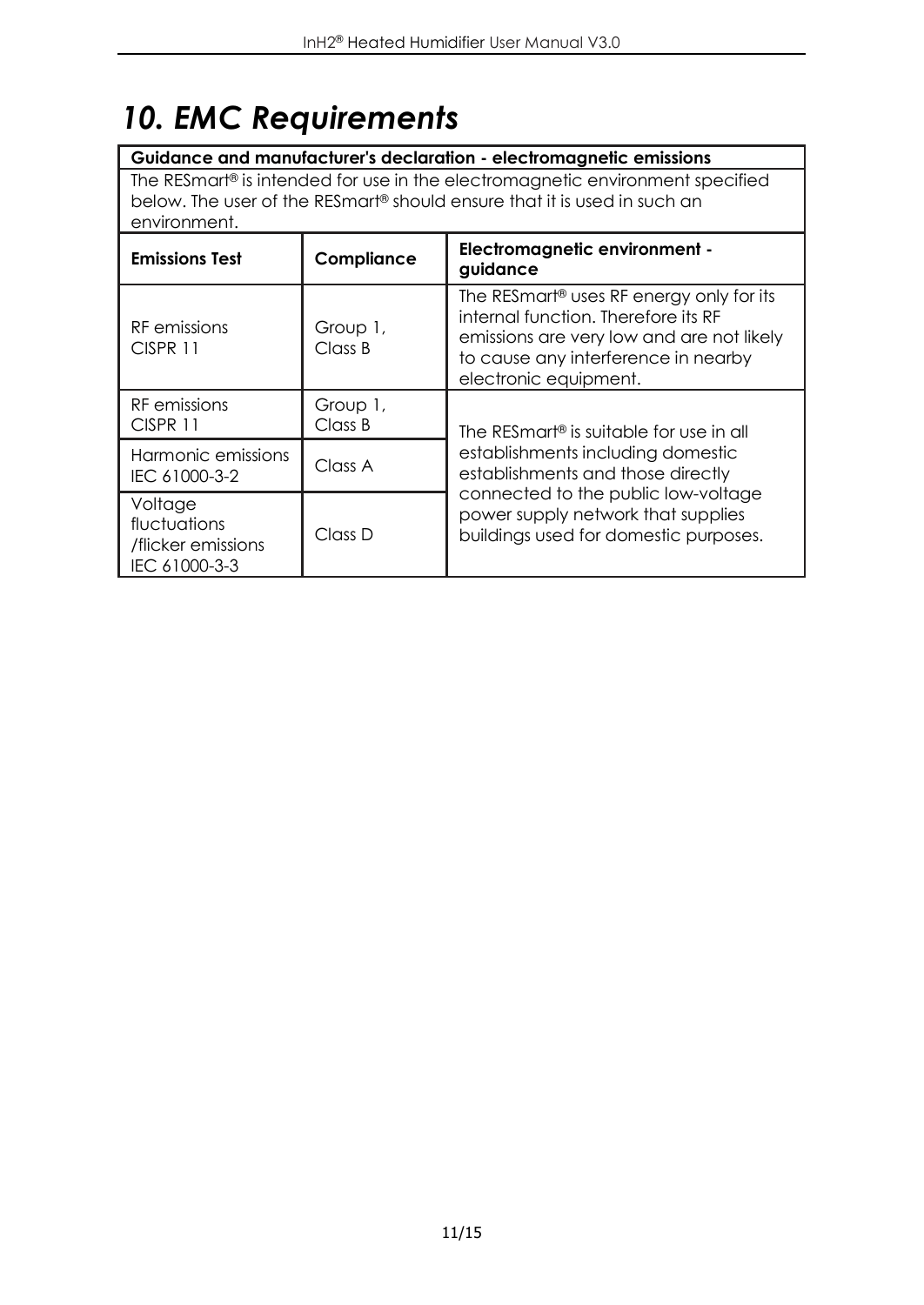| Guidance and manufacturer's declaration - electromagnetic immunity                                                                                           |                                                                                                                                                                                                                    |                                                                                                                                                                                                                   |                                                                                                                                                                                                                                                                                                                                       |  |  |  |  |
|--------------------------------------------------------------------------------------------------------------------------------------------------------------|--------------------------------------------------------------------------------------------------------------------------------------------------------------------------------------------------------------------|-------------------------------------------------------------------------------------------------------------------------------------------------------------------------------------------------------------------|---------------------------------------------------------------------------------------------------------------------------------------------------------------------------------------------------------------------------------------------------------------------------------------------------------------------------------------|--|--|--|--|
| The RESmart® is intended for use in the electromagnetic environment specified<br>below. The user of the RESmart® should make sure that it is used in such an |                                                                                                                                                                                                                    |                                                                                                                                                                                                                   |                                                                                                                                                                                                                                                                                                                                       |  |  |  |  |
| environment.                                                                                                                                                 |                                                                                                                                                                                                                    |                                                                                                                                                                                                                   |                                                                                                                                                                                                                                                                                                                                       |  |  |  |  |
| Immunity test                                                                                                                                                | IEC 60601 test<br>level                                                                                                                                                                                            | Compliance<br>level                                                                                                                                                                                               | Electromagnetic<br>environment - guidance                                                                                                                                                                                                                                                                                             |  |  |  |  |
| Electrostatic<br>discharge<br>(ESD)<br>IEC 61000-4-2                                                                                                         | ±6 kV contact<br>±8 kV air                                                                                                                                                                                         | ±6 kV contact<br>±8 kV air                                                                                                                                                                                        | Floor should be wood,<br>concrete or ceramic tile.<br>If floors are covered with<br>synthetic material, the<br>relative humidity should<br>be at least 30%.                                                                                                                                                                           |  |  |  |  |
| Electrical fast<br>transient/burst<br>IEC 61000-4-4                                                                                                          | $±2$ kV for<br>power supply<br>lines<br>±1 kV for<br>input/output<br>lines                                                                                                                                         | ±2 kV for<br>power supply<br>lines<br>±1 kV for<br>input/output<br>lines                                                                                                                                          | Mains power quality<br>should be that of a<br>typical home or hospital.                                                                                                                                                                                                                                                               |  |  |  |  |
| Surge<br>IEC 61000-4-5                                                                                                                                       | $±1$ kV<br>differential<br>mode<br>$±2$ kV<br>common mode                                                                                                                                                          | $±1$ kV<br>differential mode<br>$±2$ kV<br>common mode                                                                                                                                                            | Mains power quality<br>should be that of a<br>typical home or hospital.                                                                                                                                                                                                                                                               |  |  |  |  |
| Voltage dips,<br>short<br>interruptions<br>and voltage<br>variations on<br>power supply<br>input lines<br>IEC<br>61000-4-11                                  | $< 5 \% U_T$<br>$(>95\%$ dip in $U_T$ )<br>for 0.5 cycle<br>40% UT<br>(60% dip in $U_T$ )<br>for 5 cycles<br>70% UT<br>(30% dip in $U_T$ )<br>for 25 cycles<br>$<$ 5% U $<$<br>$(>95\%$ dip in $U_T$ )<br>for $5s$ | $<$ 5% U $<$<br>$( > 95 %$ dip in $U_T$ )<br>for 0.5 cycle<br>40% UT<br>(60% dip in $U_T$ )<br>for 5 cycles<br>70% UT<br>(30% dip in $U_T$ )<br>for 25 cycles<br>$<$ 5% UT<br>$(>95\%$ dip in $U_T$ )<br>for $5s$ | Mains power quality<br>should be that of a<br>typical commercial or<br>hospital environment. If<br>the user of the RESmart®<br>requires continued<br>operation during power<br>mains interruptions, it is<br>recommended that the<br>RESmart <sup>®</sup> be powered<br>from an uninterruptible<br>power supply or from a<br>battery. |  |  |  |  |
| Power<br>frequency<br>(50/60 Hz)<br>magnetic<br>field<br>IEC 61000-4-8                                                                                       | 3 A/m                                                                                                                                                                                                              | $0.3$ A/m                                                                                                                                                                                                         | If the pressure deviates<br>more than is indicated in<br>the device specification,<br>it may be necessary to<br>position the RESmart <sup>®</sup><br>further from sources of<br>power frequency<br>magnetic fields. The<br>power frequency<br>magnetic field should be<br>measured in the<br>intended installation                    |  |  |  |  |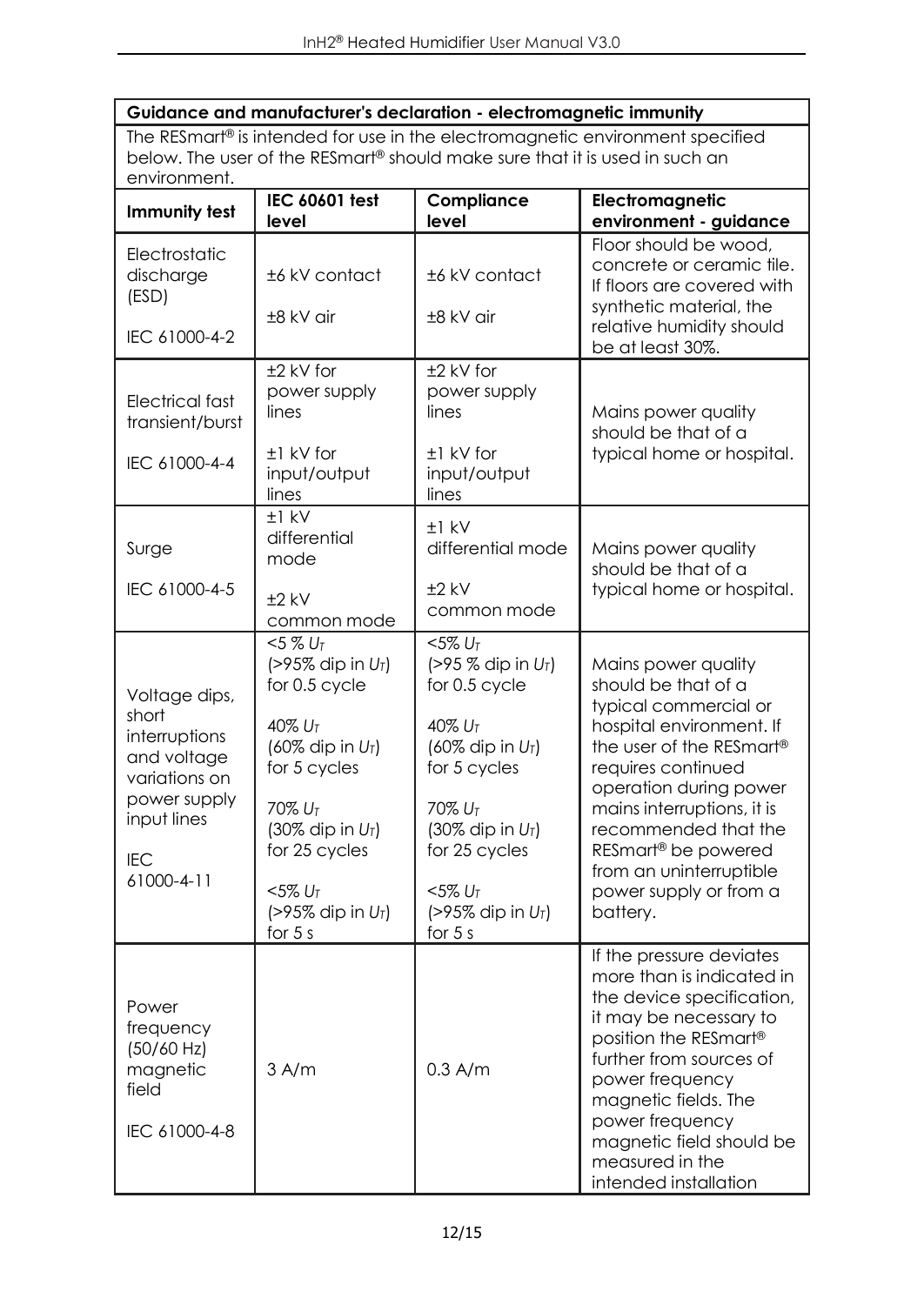| NOTE: U <sub>T</sub> is the AC mains voltage prior to application of the test level. |                                                                     |                     | location to ensure that it<br>is sufficiently low.                                                                                                                                                                                                                                                                                                                                                                                                                                                                                                                                                                                                                                                                                                                                                                                                                                                                                                                                                               |
|--------------------------------------------------------------------------------------|---------------------------------------------------------------------|---------------------|------------------------------------------------------------------------------------------------------------------------------------------------------------------------------------------------------------------------------------------------------------------------------------------------------------------------------------------------------------------------------------------------------------------------------------------------------------------------------------------------------------------------------------------------------------------------------------------------------------------------------------------------------------------------------------------------------------------------------------------------------------------------------------------------------------------------------------------------------------------------------------------------------------------------------------------------------------------------------------------------------------------|
|                                                                                      |                                                                     |                     |                                                                                                                                                                                                                                                                                                                                                                                                                                                                                                                                                                                                                                                                                                                                                                                                                                                                                                                                                                                                                  |
|                                                                                      |                                                                     |                     |                                                                                                                                                                                                                                                                                                                                                                                                                                                                                                                                                                                                                                                                                                                                                                                                                                                                                                                                                                                                                  |
|                                                                                      |                                                                     |                     |                                                                                                                                                                                                                                                                                                                                                                                                                                                                                                                                                                                                                                                                                                                                                                                                                                                                                                                                                                                                                  |
|                                                                                      |                                                                     |                     | Guidance and manufacturer's declaration - electromagnetic immunity                                                                                                                                                                                                                                                                                                                                                                                                                                                                                                                                                                                                                                                                                                                                                                                                                                                                                                                                               |
|                                                                                      |                                                                     |                     | The RESmart <sup>®</sup> is intended for use in the electromagnetic environment specified                                                                                                                                                                                                                                                                                                                                                                                                                                                                                                                                                                                                                                                                                                                                                                                                                                                                                                                        |
|                                                                                      |                                                                     |                     | below. The user of the RESmart® should make sure that it is used in such an                                                                                                                                                                                                                                                                                                                                                                                                                                                                                                                                                                                                                                                                                                                                                                                                                                                                                                                                      |
| environment.                                                                         |                                                                     |                     |                                                                                                                                                                                                                                                                                                                                                                                                                                                                                                                                                                                                                                                                                                                                                                                                                                                                                                                                                                                                                  |
| Immunity test                                                                        | <b>IEC 60601</b><br>test level                                      | Compliance<br>level | Electromagnetic environment -<br>guidance                                                                                                                                                                                                                                                                                                                                                                                                                                                                                                                                                                                                                                                                                                                                                                                                                                                                                                                                                                        |
| Conducted<br><b>RF</b><br>IEC 61000-4-6<br>Radiated RF<br>IEC 61000-4-3              | 3 Vrms<br>$150$ kHz to<br>80 MHz<br>3 V/m<br>80 MHz to<br>$2.5$ GHz | 3 Vrms<br>3 V/m     | Portable and mobile RF<br>communications equipment<br>should be used no closer to any<br>part of the RESmart <sup>®</sup> , including<br>cables, than the<br>recommended separation<br>distance calculated from the<br>equation applicable to the<br>frequency of the transmitter.<br><b>Recommended separation</b><br>distance<br>$d=1.2\sqrt{P}$<br>$d=1.2\sqrt{P}$<br>80 MHz to 800 MHz<br>$d=2.3\sqrt{P}$<br>800 MHz to 2.5 GHz<br>where P is the maximum output<br>power rating of the transmitter<br>in watts (W) according to the<br>transmitter manufacturer and d<br>is the recommended<br>separation distance in meters<br>$(m)$ .<br>Field strengths from fixed RF<br>transmitter, as determined by<br>an electromagnetic site survey,<br><sup>a</sup> should be less than the<br>compliance level in each<br>frequency range. b<br>Interference may occur in the<br>vicinity of equipment marked<br>with the following symbol:<br>NOTE 1: At 80 MHz and 800 MHz, the higher frequency range applied. |

propagation is affected by absorption and reflection from structures, objects and people. <sup>a</sup> Field strengths from fixed transmitters, such as base stations for radio (cellular/cordless) telephones and land mobile radios, amateur radio, AM and FM

radio broadcast and TV broadcast cannot be predicted theoretically with accuracy. To assess the electromagnetic environment due to fixed RF transmitters,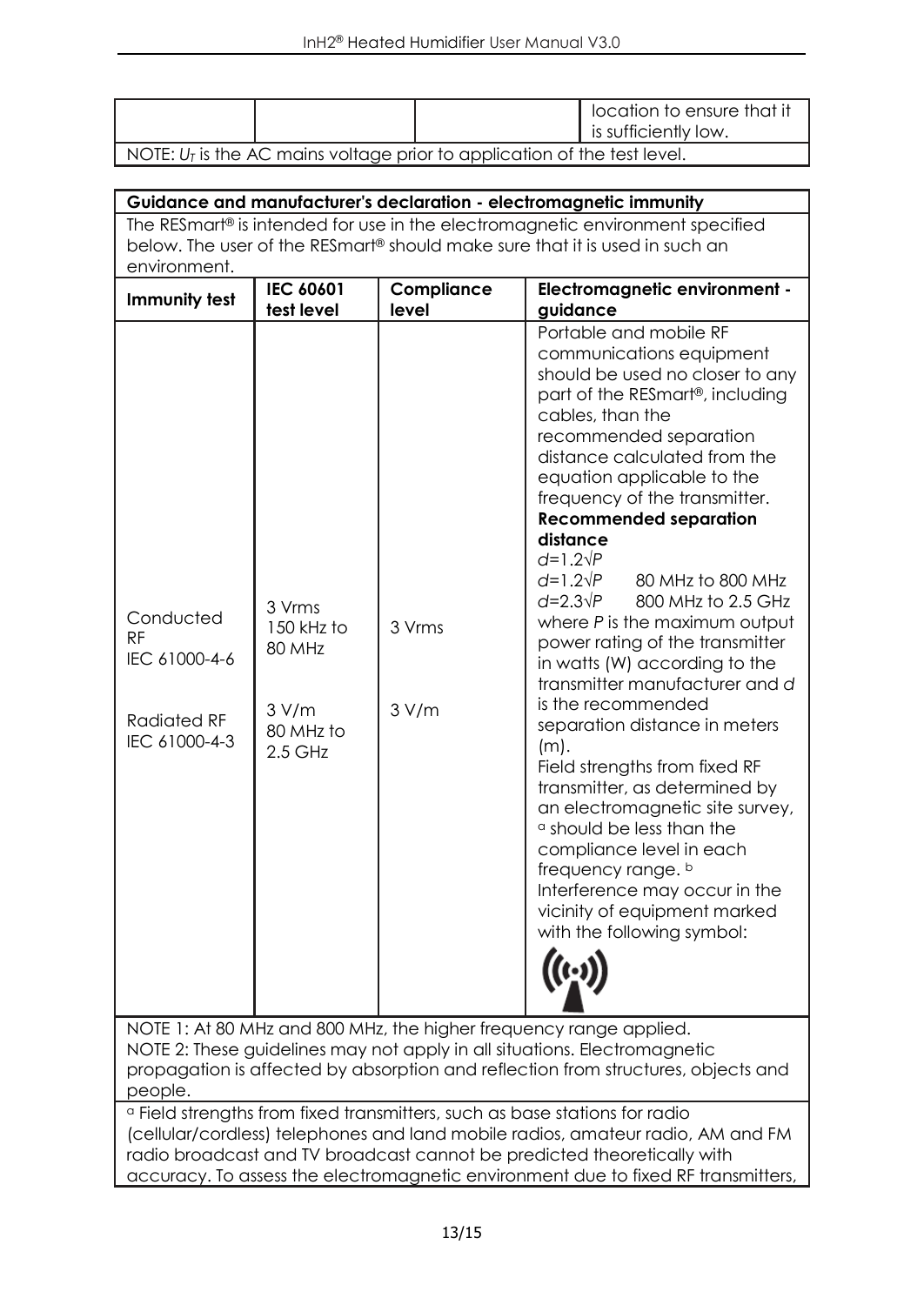an electromagnetic site survey should be considered. If the measured field strength in the location in which the RESmart® is used exceeds the applicable RF compliance level above, the RESmart® should be observed to verify normal operation. If abnormal performance is observed, additional measures may be necessary, such as re-orienting or relocating the RESmart®.

<sup>b</sup> Over the frequency range 150 kHz to 80 MHz, the field strengths should be less than 3 V/m.